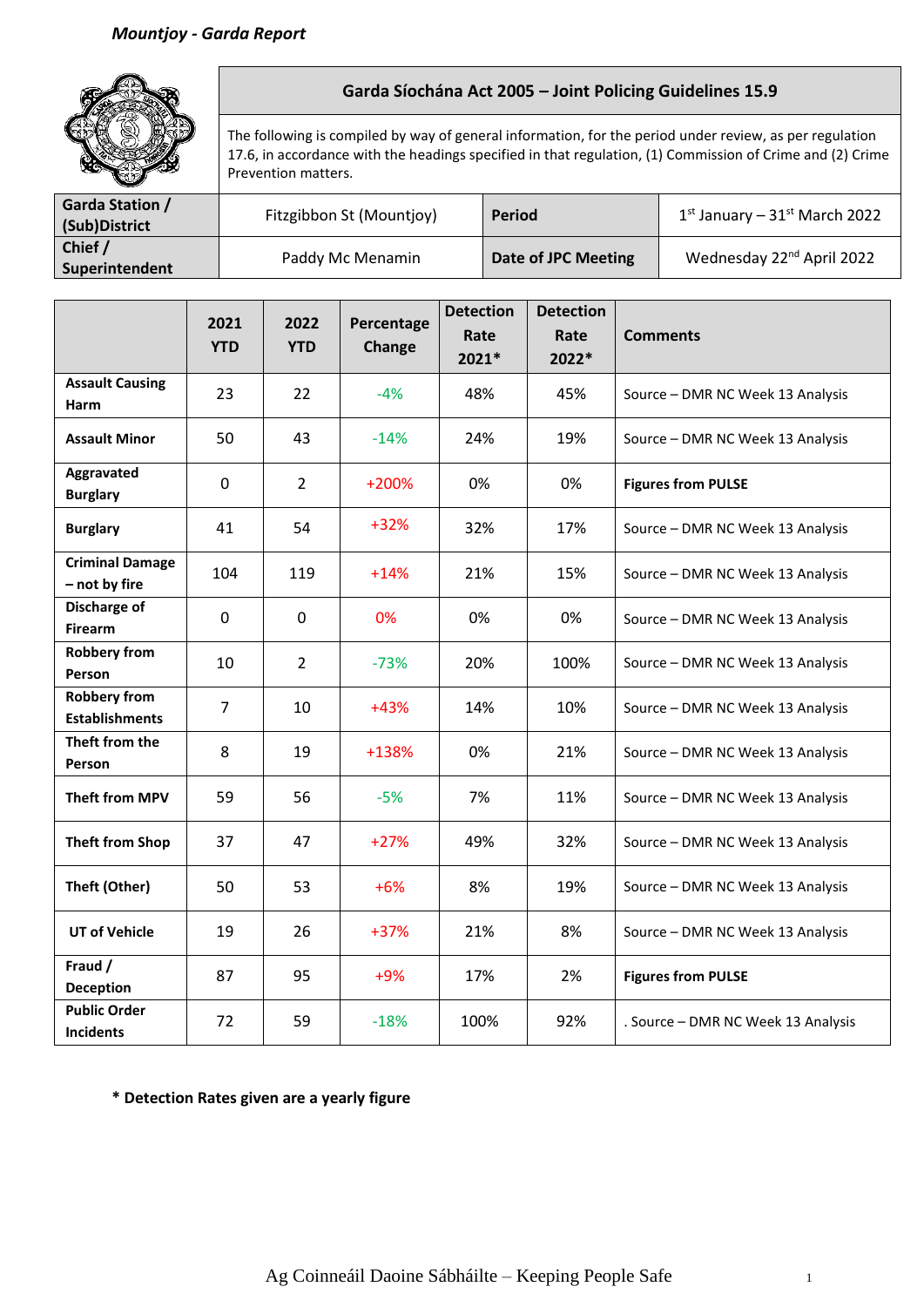## *Mountjoy - Garda Report*

| <b>Garda Patrol</b><br><b>Activity</b>                     | 2021<br><b>YTD</b> | 2022<br><b>YTD</b> | Percentage<br>Change | <b>Detection</b><br>Rate<br>$2021*$ | <b>Detection</b><br>Rate<br>$2022*$ | <b>Comments</b>                  |
|------------------------------------------------------------|--------------------|--------------------|----------------------|-------------------------------------|-------------------------------------|----------------------------------|
| <b>ASBO Issued</b>                                         | 0                  | 0                  | 0%                   | 0%                                  | 0%                                  | <b>Figures from PULSE</b>        |
| <b>Possession of</b><br><b>Firearm</b>                     | $\mathbf 0$        | 0                  | 0                    | $\mathbf{0}$                        | 0                                   | Source – DMR NC Week 13 Analysis |
| <b>Possession of</b><br>Drugs for Sale or<br><b>Supply</b> | 50                 | 55                 | $+10%$               | 94%                                 | 100%                                | Source – DMR NC Week 13 Analysis |
| Possession of<br>Drugs for<br><b>Personal Use</b>          | 48                 | 24                 | $-50%$               | 100%                                | 100%                                | Source – DMR NC Week 13 Analysis |
| Possession of<br><b>Offensive</b><br>Weapon                | 18                 | 28                 | $+56%$               | 78%                                 | 71%                                 | Source - DMR NC Week 13 Analysis |
| Searches under<br><b>Drugs Act</b>                         | 508                | 326                | $-36%$               | 0%                                  | 0%                                  | Source – DMR NC Week 13 Analysis |
| <b>Vehicle Seizures</b><br><b>Sec 41</b>                   | 91                 | 78                 | $-14%$               | $\overline{\phantom{0}}$            | $\qquad \qquad \blacksquare$        | <b>Figures from PULSE</b>        |

## **\*Detection Rates given are a yearly figure**

| <b>Domestic</b><br><b>Violence</b>                                                         | 2021 | 2022 | Percentage<br>Change | <b>Detection</b><br>Rate<br>2021* | <b>Detection</b><br>Rate<br>2022* | <b>Comments</b>           |
|--------------------------------------------------------------------------------------------|------|------|----------------------|-----------------------------------|-----------------------------------|---------------------------|
| <b>Domestic</b><br><b>Violence</b><br>Incidents - No<br><b>Offence</b><br><b>Disclosed</b> | 139  | 136  | $-2%$                | $\overline{\phantom{a}}$          | $\overline{\phantom{a}}$          | <b>Figures from PULSE</b> |
| <b>Breach of</b><br><b>Domestic</b><br><b>Violence</b><br>Orders~                          | 7    | 18   | +139%                | 100%                              | 78%                               | <b>Figures from PULSE</b> |

**~ Domestic Violence Orders Include Barring Orders, Safety Orders and Protection Orders**

**- denotes previous period as zero: Percentage cannot be calculated.**